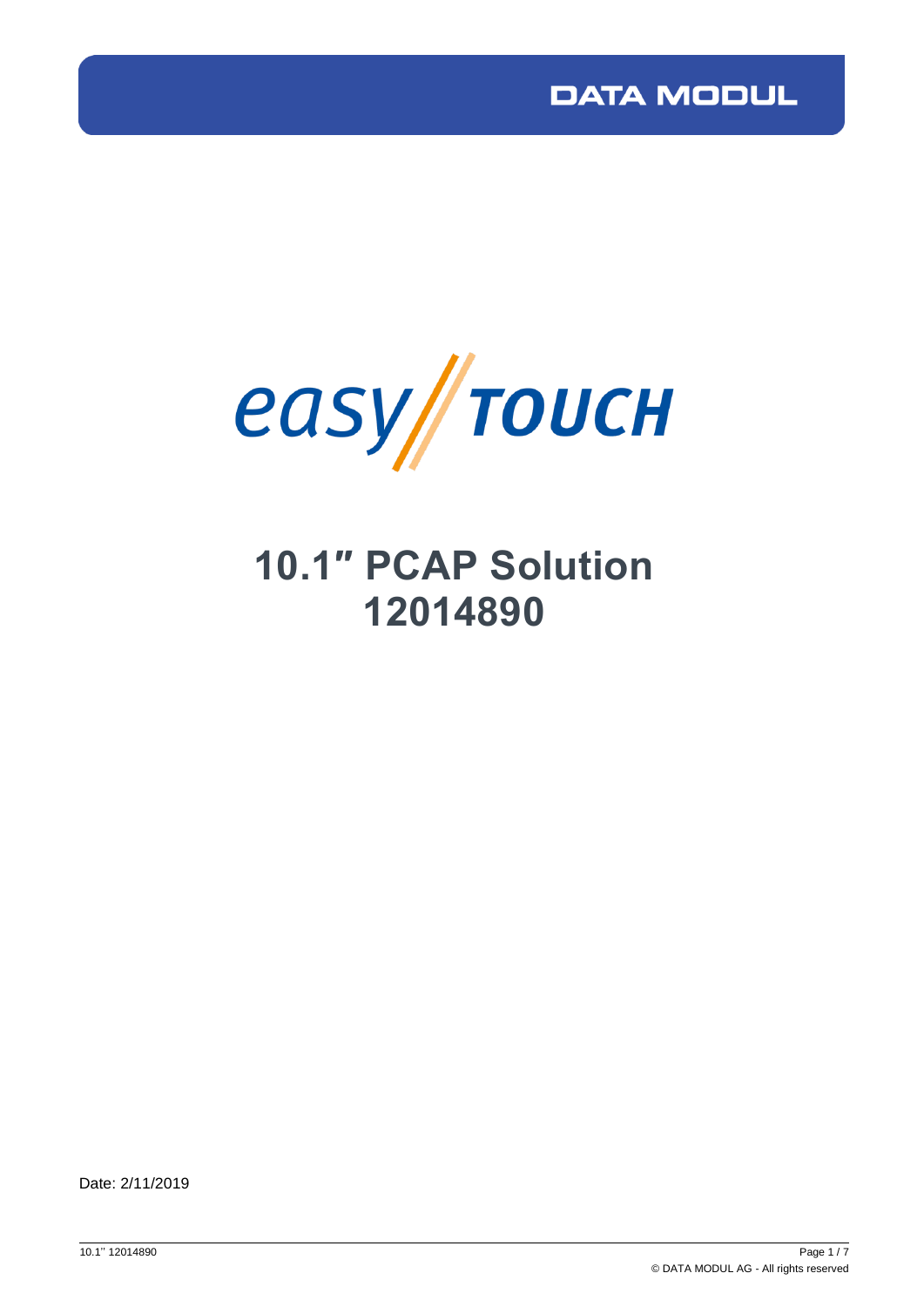#### **DATA MODUL**

### **Table of contents**

| $\mathbf 1$ |                                                            |  |
|-------------|------------------------------------------------------------|--|
| $2^{\circ}$ |                                                            |  |
| 3           |                                                            |  |
| 4           | Optical Inspection Criteria and Handling Recommendations 4 |  |
| 5           |                                                            |  |
|             |                                                            |  |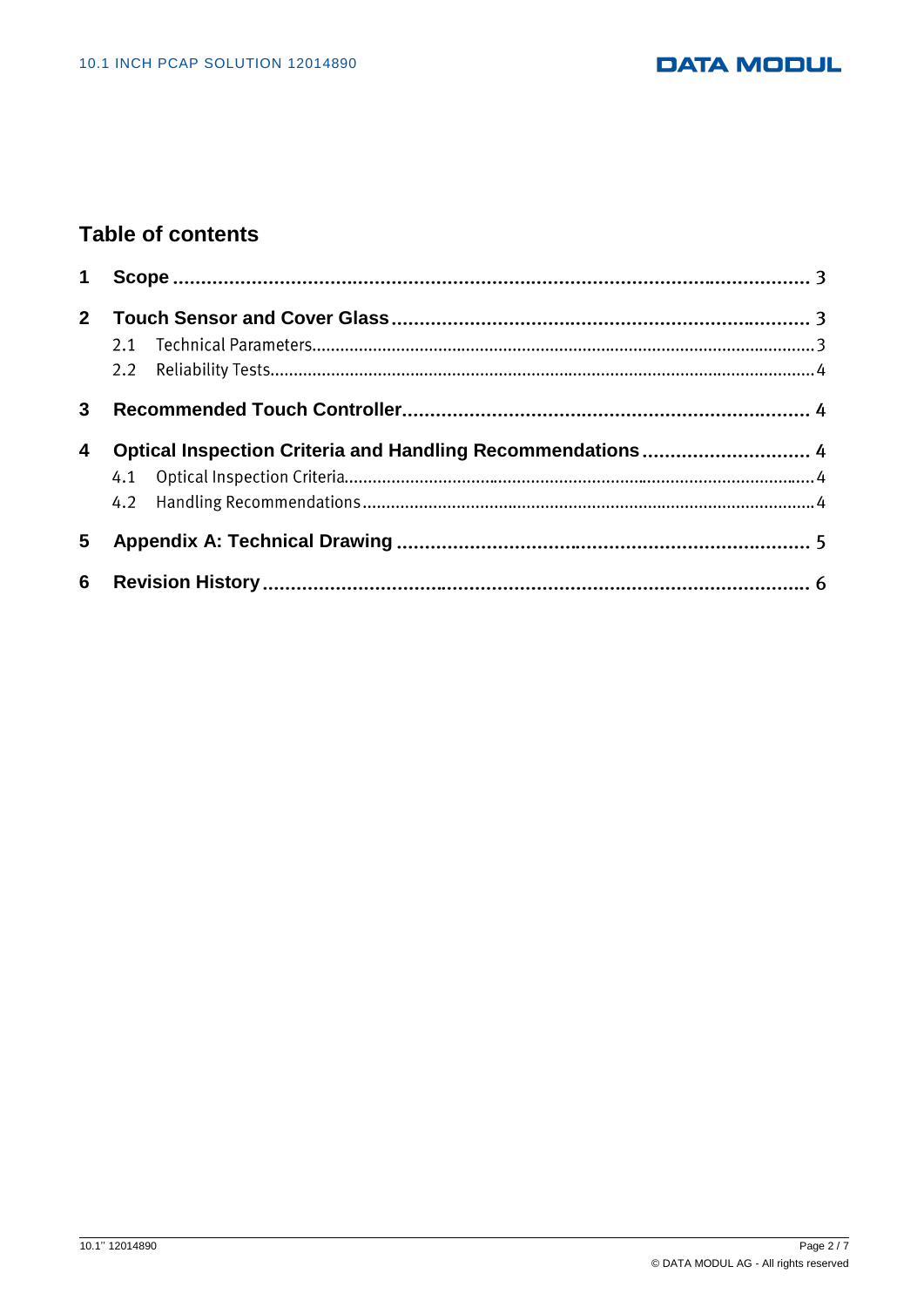# <span id="page-2-0"></span>**1 Scope**

DATA MODUL's PCAP solution 12014890 consists of a 10.1" capacitive touch screen. Please note that this is only a<br>sub-assembly of the final product. The specification of the final end product might differ from this specific

## <span id="page-2-1"></span>**2 Touch Sensor and Cover Glass**

#### **2.1 Technical Parameters**

| Screen size                        | 10.1 inch /25.7 cm                   |  |
|------------------------------------|--------------------------------------|--|
| Format                             | Wide                                 |  |
| Composite                          | SITO with Tail                       |  |
| Outline dimensions                 | 232.84 x 147.0 x 1.1 mm (WxHxT)      |  |
| Active area                        | 226 x 139 mm (WxH)                   |  |
| Bending radius of tail             | $R = 2$ mm recommended               |  |
| Transmissivity                     | 90% (min.)                           |  |
| Haze                               | $%$ (max.)                           |  |
| Operating temperature and humidity | $-30$ to $+85^{\circ}$ C, $<$ 90% RH |  |
| Storage temperature and humidity   | -40 to +95 $^{\circ}$ C, < 80 % RH   |  |
| Tail connector                     | OMRON XF2M-5515-1A                   |  |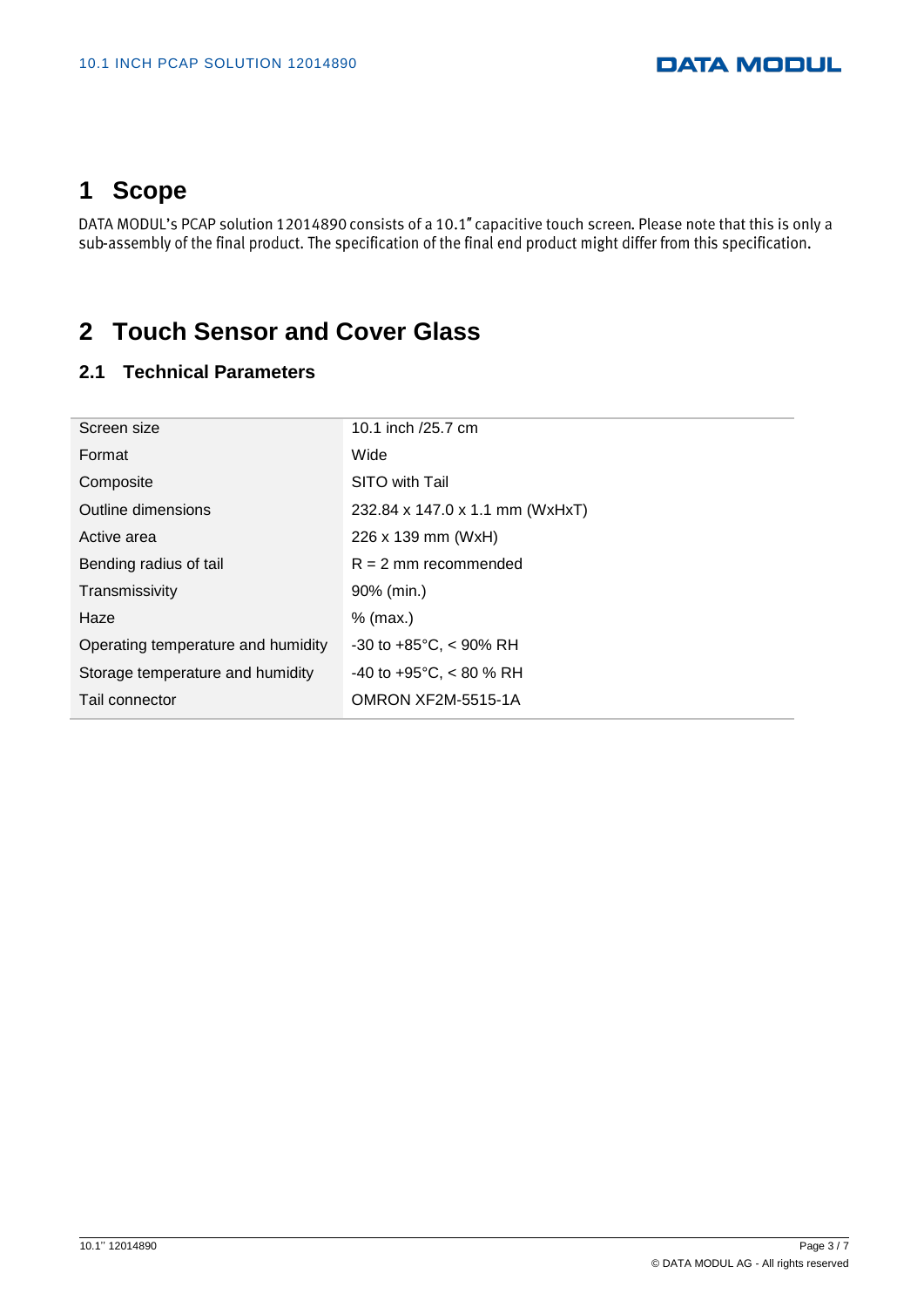#### **2.2 Reliability Tests**

| Low Temperature Storage Test          | $-40^{\circ}$ C for 480h                                  |
|---------------------------------------|-----------------------------------------------------------|
|                                       |                                                           |
| High Temperature Storage Test         | 95 $\degree$ C for 480h                                   |
|                                       |                                                           |
| High Temperature / High Humidity Test | 85°C, 85% RH for 480h                                     |
|                                       |                                                           |
|                                       |                                                           |
| Cycle test                            | $-40^{\circ}$ C(30min), 85 $^{\circ}$ C(30min), 500cycles |
|                                       |                                                           |

### <span id="page-3-0"></span>**3 Recommended Touch Controller**

The recommendation for this PCAP solution is a controller based on mXT640T. Please ask your local DATA MODUL sales representative for further details.

## <span id="page-3-1"></span>**4 Optical Inspection Criteria and Handling Recommendations**

#### **4.1 Optical Inspection Criteria**

For details on the optical inspection criteria, please refer to DATA MODULs Outgoing Spec or ask your local DATA MODUL sales representative.

#### **4.2 Handling Recommendations**

Precautions for operation

- Do not put a heavy, hard or sharp object on the product
- Do not bend the product in order to assure the reliability
- Do not put one product on the other. Otherwise, it may cause the product to be scratched
- Don't use any organic solvent acid or alkali solution.

Precautions for mounting

- The panel should be mounted using a configuration that either holds the panel by all four corners or by all four sides
- The bezel edge must be positioned outside the active area. The bezel may cause false activation if the edge overlaps the active area
- Any mounting configuration should ensure that there is no twisting force applied to the panel
- 1mm distance between TFT screen and touch panel is recommended

#### Precautions for tail

- The flex tail in general can be bent with a min. radius of about 1mm
- In order to avoid damaging and malfunction of the sensor, please don't bend the FPC area next to the panel
- Excess or repeated bending of the FPC connector should also be avoided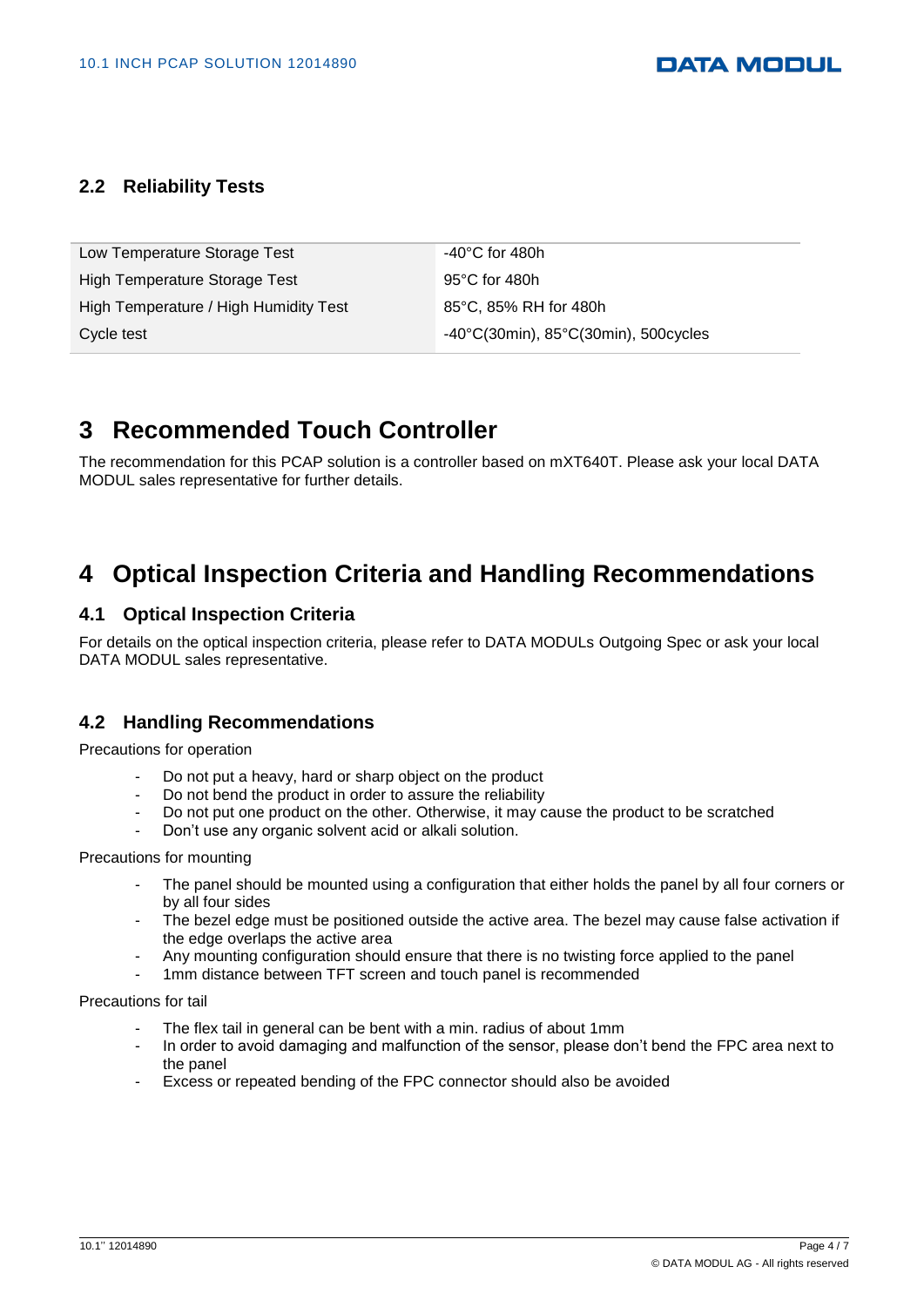# **DATA MODUL**



# **5 Appendix A: Technical Drawing**

<span id="page-4-0"></span>10.1'' 12014890 Page 5 / 7 © DATA MODUL AG - All rights reserved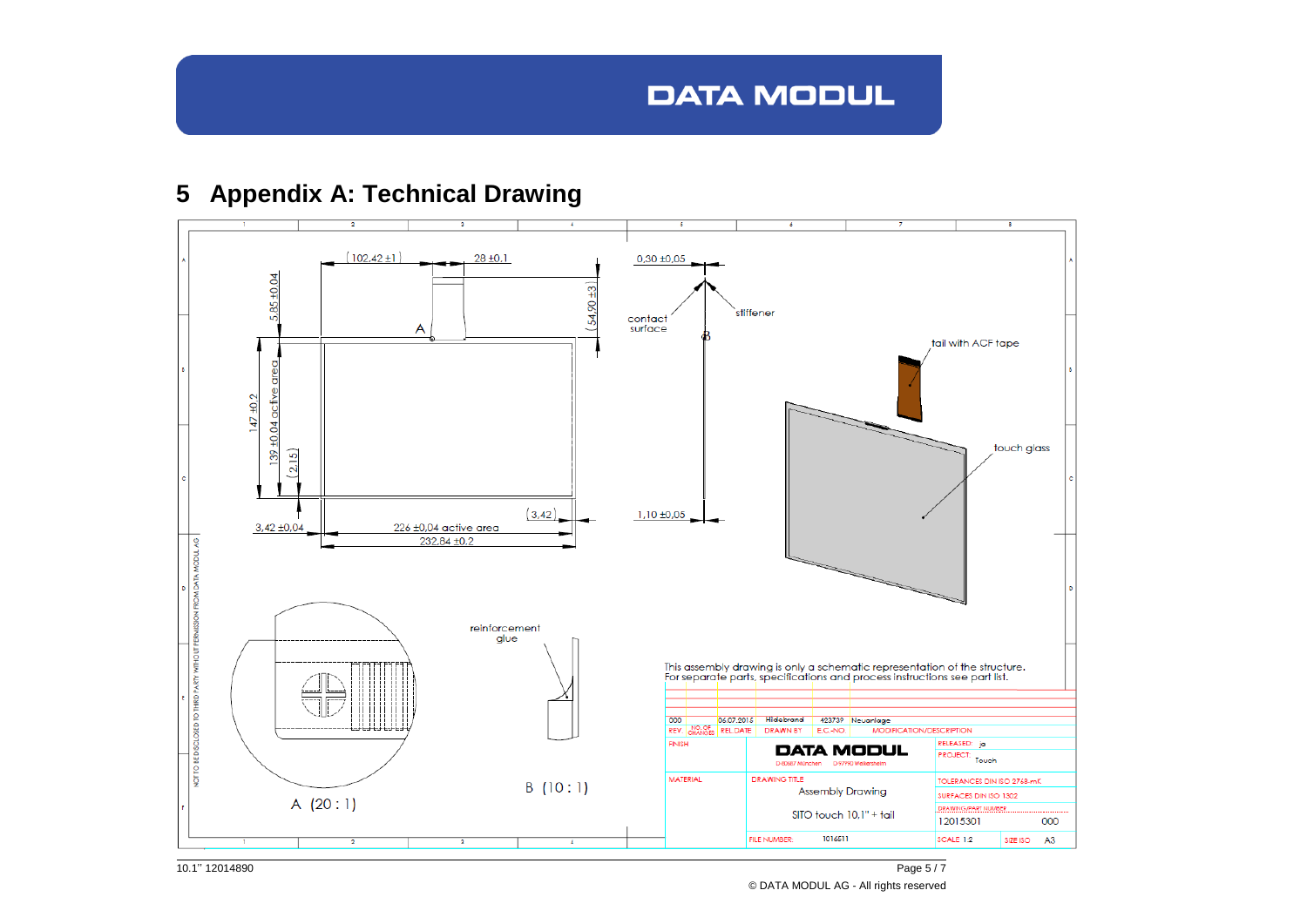

# <span id="page-5-0"></span>**6 Revision History**

| Date                     | Author | Changes         |
|--------------------------|--------|-----------------|
| $ 2/11/2019 $ T. Golling |        | initial version |
|                          |        |                 |
|                          |        |                 |
|                          |        |                 |